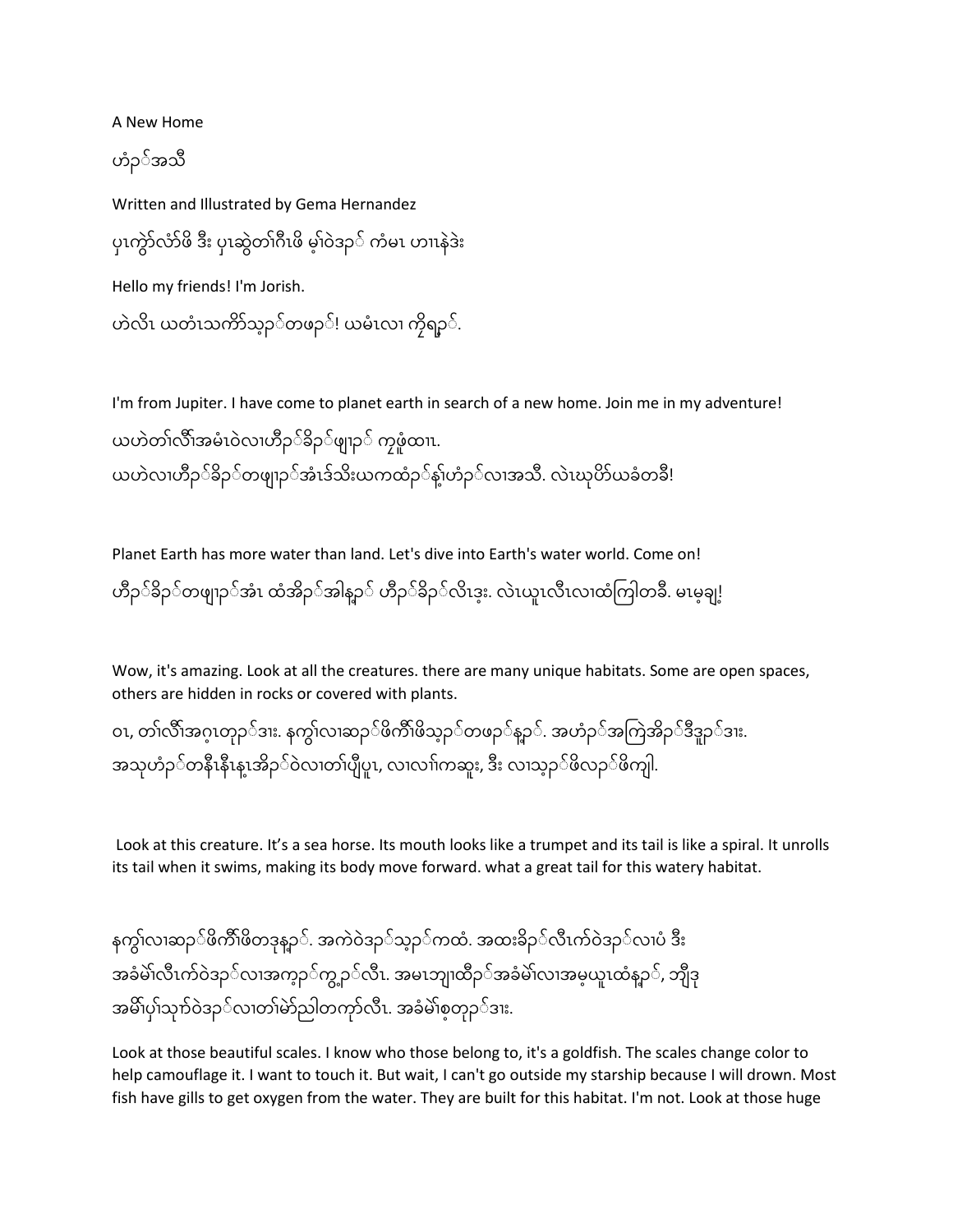fins that allow the fish to move quickly from one place to another. My thin little arms will not take me far.

ကွဲ၊လၢတဲ၊ကဘုုံဉ`တခါန့ၤအဂ္ဂၤဝဲညါ. ယသ္ဥ`ဲညါ အကဲဝဲမတဂၤတဘုုံဉ`လဲၤ, အမဲ့ၢဲဝဲ ညဉ`ဲထူ. ညဉ်တဘွဉ်နဲ့၊ဆီတလဲသးလၢအကမၤဆၢအသုသ္ဥင်္လာ၊ကဟ်ခူသူဥင်အသး. ယမိဉင်္သားဖီဥင်္သားညါ. အိဉ််ခိးဒံး, ယဟးထီံဉ်လ၊ ယကဘီယူၤပူၤ တသ့ဘၤ ခီဖိုလ၊ယကလီၤအုး. အါတကဲ့)ညဉ`ဲနဲ့၊အိဉ`်ဒီးအခဉ`ဲသ့ဉ`ဲလၢကသါနဲ့၊ ကလံၤ ဟဲလ၊ထံတဖဉ`ဲနဲ့၊လီၤ. အဝဲသ့ဉ`ဲဒိဉ`ဲထိီဉ` တဲ့ထိဉှ်အသးလၢတၢအိဉှ်ဆီးအလီ၊ဖဲအံၤ. ယၤနဲ့၊တမဲ့၊ကဲ့နဲ့၊ဘၤ. ကွဲ၊လၢအသုဒ္နးဖးဒိဉှဲတဖဉ္ဲန္၊လၢအကဒုးယူ၊အဝဲသ္ဥ္ပုံလၢအချလတဲ၊လီတတီၤအံ၊ဆူနဲ့၊တတီ၊. ယဆိကမိဉ့်နဲ့၊ယဆုဆုံးနဲ့၊အတစၢယၤလၢတဲ၊လိ၊ဖၤယံၤဘၤ.

I think I will explore the land now! where should I go? Planet Earth has many different beautiful landscapes. There are deserts, tropics, glaciers, and tundra. I wonder which landscape is the best habitat for me?

```
အခဲအံၤယဆိကမိဉှဲလၢယလဲၤဃုထံဉှဲနဲ့ၢတၢဲလိၢတ၊ကျဲသ္စတဖဉ္ဲလီၤ! ယကဘဉ္ဲလဲၤဖဲလဲဉ္ဲ?
လ၊ဟီဉင််ခိဉင်တဖျၢဉင်အံၤတၢ်လိၢ်လၢနထံဉင်တုၤကွၢ်ဖျါလ၊အဃံလၤအိဉင်္ဒီဒီဒူဉင်. အအိဉင်ဝဲဒီး
မဲးမု၊်ပျီသ္ဥာ်တဖဉ်, တၤ်လိၤ်လၢအကိၢသ္ဥ်တဖဉ်, ထံလီၤသကၤကျိသ္ဥ်တဖဉ်, ဒီး
တဲၤလီၤလၢအချဉ်ဲသွဉ်ဲတဖဉ် လီၤ. တဲၤလီၤဖဲတခါလဲဉ် လၢအဂ္ဂၤန္ဉ်ယဂီၤလဲၤ?
```
I will start with the tundra. Come on! It's a little dry, but still has some vegetation. Not much. There are a lot of hills, too. Look over there, a little creature is walking in the dirt. It is strong. watch it taking a big leaf on its back. It's an ant. Ants are able to lift 5,000 times their own body weight. I wonder how this strength helps the ant survive in its habitat? While the ant seems to be doing just fine, I don't think this tundra is the right place for me. Let's go look at a desert.

ယကစီးထီံၣ် လွဲှၤက လ တ လီ လ အခ ံၣ် တတီှၤ. လွဲတခီ! တ လီ တတီှၤအ ှၤဃ ထီတဆွဲီးဖိ, ဘံၣ်ဆ ံၣ်တ မု တ ဘအ ိ ံၣ ိ ်တ နဆ ီ မ ှၤ. သနှၤက အတအါဘံၣ်. တ လ ၠူ တဖံၣ်အ ံၣ ိ ်အ ါမီးစ ကီး ီ လှၤ ီ. နက လ နှၤ တ လံၣ်တ စ ီး စီး ဟီးလ ဟံၣ ီ ်ခ ံၣ ိ ်တ ခါနှၤ . အဂ ဆံၣၠူ ်မ ီး. က အဝွဲတသ ီ ံၣ ်လ ံၣ်ဖ ီးဒံၣ ိ ် လ အခ ဃန ှၤ . အဝွဲနံၣ ်မ တ လှၤ ီ. တ တတ ီ ဃ န အမ ိ ပ အဆီး၅,၀၀၀. န ကတ ဝ ီ ွဲနှၤ တ အဂ အဘါတဖံၣ် မှၤစ ှၤအီှၤလ ကအိံၣ် မၠူလ တ လီ ဖွဲအ ှၤဒ လွဲံၣ် ? နှၤ ယဆတ ိ ဘံၣ်ဘ ှၤ ဖွဲတ တဖံၣ်လ ှၤ ီ ဂ လ အဝွဲသံၣ ်အ ံၣ ိ ်မ ၠူသဂ ှၤ ဂ ှၤဘံၣ်ဘ ံၣ်ဖ ွဲတ လ ီ ဝွဲအှၤ လ ယဂီ ဒုယဆိကမိံၣ် တကက ီးဘံၣ် . ကွဲပကလွဲှၤက လ မွဲီးမု ပ ီ.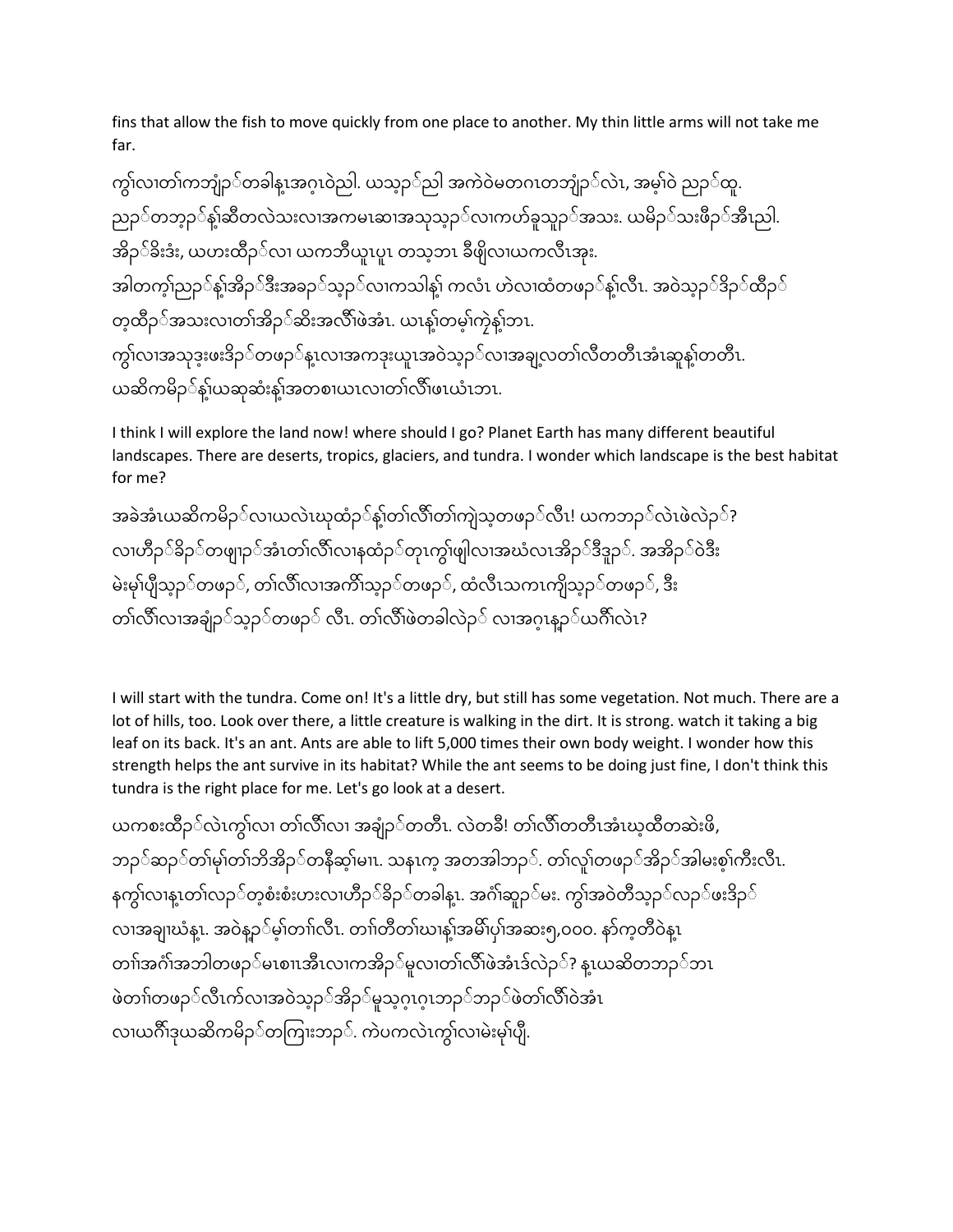I wonder what I can find in the desert. Look! A snake searching for food. It can eat a huge rat in just one bite. I should keep my distance. I'm small and don't want to be confused for dinner.

ယစိမိဉဲ်ယဃုတ်၊လၢ မဲဉဲ်မှဲ၊ခိဉဲ် ကဘဉဲ်မတၤဒုလဲဉ်. ကွဲ၊လၢန္!! ဂုဲ၊တဘိန္ဥ္ေအဟဉ္်ယုအီဉ္်ဲ တဲ၊အီဥ္်ဲ. အအီဉ**ဲ ယုၢ တမီမဉ**်နဲ့ၤဒူး. ယဘဉ**်အိဉ**်ယံၤလၤၤအီၤလီၤ. ယနီၤစံး ဒီး ယတဘိဉှ်သးလၢအစိကမိဉှ်ကမဉှ်ယၤလၢဟါလၢၤခီတၢ်အီဉှ်ဘဉှှ်.

These amazing creatures "molt." This means they shed their skin and grow a new layer. It is a natural thing for them. It's like taking a bath. It doesn't hurt. And they can live in the heat without any problem. This desert habit is good for the snake, but not for me. I'm getting thirsty. I should move on.

ဆဉ်ဖိက်ိဳၢဖိ တဖဉ်အ"အဲာ်လီၤ" အဘ္ဉှဉ်. အခ်ိဳပညီန္ဝှင်မဲ့ၢဝဲ အသုဘ္ဝုိလီၤအကၢၤဘုဂ္ဂ် ဒီး အကဘျာ့်ဟဲထိဉှ်လၢအသိတခါ. အကဲဝဲဒဉှ်အမက်အနီ၊ နဲ့၊အသုလီၤ. အအိလုံ၊ထံမှဉ့်မၤ. အသုတဘဉဲဒိဘဉင်. အသုမ့အိဉင်တဲ၊ကိၢကျပြာဉင်အတဘဉင်နီဉင်တမံၤဘဉင်. မဲဉင်မှၢဲခိဉင်တဲ၊လိၢန္နာင် အဂ္ဂၤဝဲဒဉ်ဲလ၊ ဂုၢံ အဂ်ိၢ, သနာ်က္ဒဒု အတဂ္ဂၤလၢယဂိၢဘဉ်ဲ. ယလီၤဘဲထံညါ. ယကြၢးလဲၤလၢစူညါလီၤ.

Tropical rain forest here I come! It's raining. We might need an umbrella. everything is green. There are many different types of plants. The forest is so noisy. I wonder who is making all this noise. Let's find out. Look! It's a Toucan. These birds have such beautiful feathers. But its beak is most amazing! It has so many colors. I see blue, green, yellow and red. I wonder why the Toucan needs such a big beak for this habitat? I think the rain forest is too wet and humid of a habitat for me. We should keep looking. Hmmm. What now? I think we should go and see a glacier. I am ready to get cold. Look! there is a seal, let's get closer. The seal is such a beautiful creature. they are furry when they are babies. I think that is so cute. The seals live in a really cold temperature without any problem. They can craw on the ice or swim in the freezing water. I wonder if that's why they are so fat? I'm not fat. I am starting to get cold. I think this habitat is better for a seal than me.

ပုဲၢလၢတဲ၊ဆူၤအလီၢဧၢ ခဲအံၤ ယဟဲလံ! တဲ၊ဆူၤလံ. ဘဉ်သ္ဥာဲသ္ဥာဲန္ဥာဲ ပလိဉၥ်ဘဉ်ဲခိဉ်ဲမီၤလီၤ. တၢ်ခဲလၢၤဖျါလါဟ္. တၢ်မှၢ်တၢ်ဘိအိဉှ်အကလုၤကလုၤလီၤ. ပု၊်တဘ္ဥှ်အံၤသီဥ္်သဲရၤလဲၤ. မဲ့ၫမတဂၤမၤသီဉ`ဲတၢလဲၤ. လဲၤဃုကွဲၤတခ်ီ. ကွဲၤလၢနူၤ! ထိဉ`ဲခ့မၢၤပုၤမၤသီဉ`ဲတၢနူၤ. ထိဉဲဲတဖဉ`ဲအံၤအဆူဉ`ဲအဒူးတဖဉ`ဲဂ့ၤမး အနီးတခါအံၤကမၢကမဉ`ဲရၤလဲဉ`ဲ. အလွဲဲ၊အိဉ`ဲအကလုၤကလုၤ. ယထံဉ $\delta$  အလါအဲၤ, အလါ, အဘီ, ဒီး အဂီၤ. ဘဉ််မနှာ်ထိဉ**်တဖဉ**်အံၤလိဉ**်ဘဉ**်အနိးဖးဒိဉ**်လၢတၢ်လိ်ၤဖဲအံၤလဲ**ဉ**်**. ယဆိဉ**်မိဉ**်တၢ်လိ်ဳ၊တခါအံဘဉ**်ဆီဉ**် ဒီး ကပျုၤစဲဘူၤစဲထီလ၊ယကအိဉ**်အဂိ်ၤလီၤ. ပကဘဉ**်ဟးလူၤဃုကွၢ်ဒံး